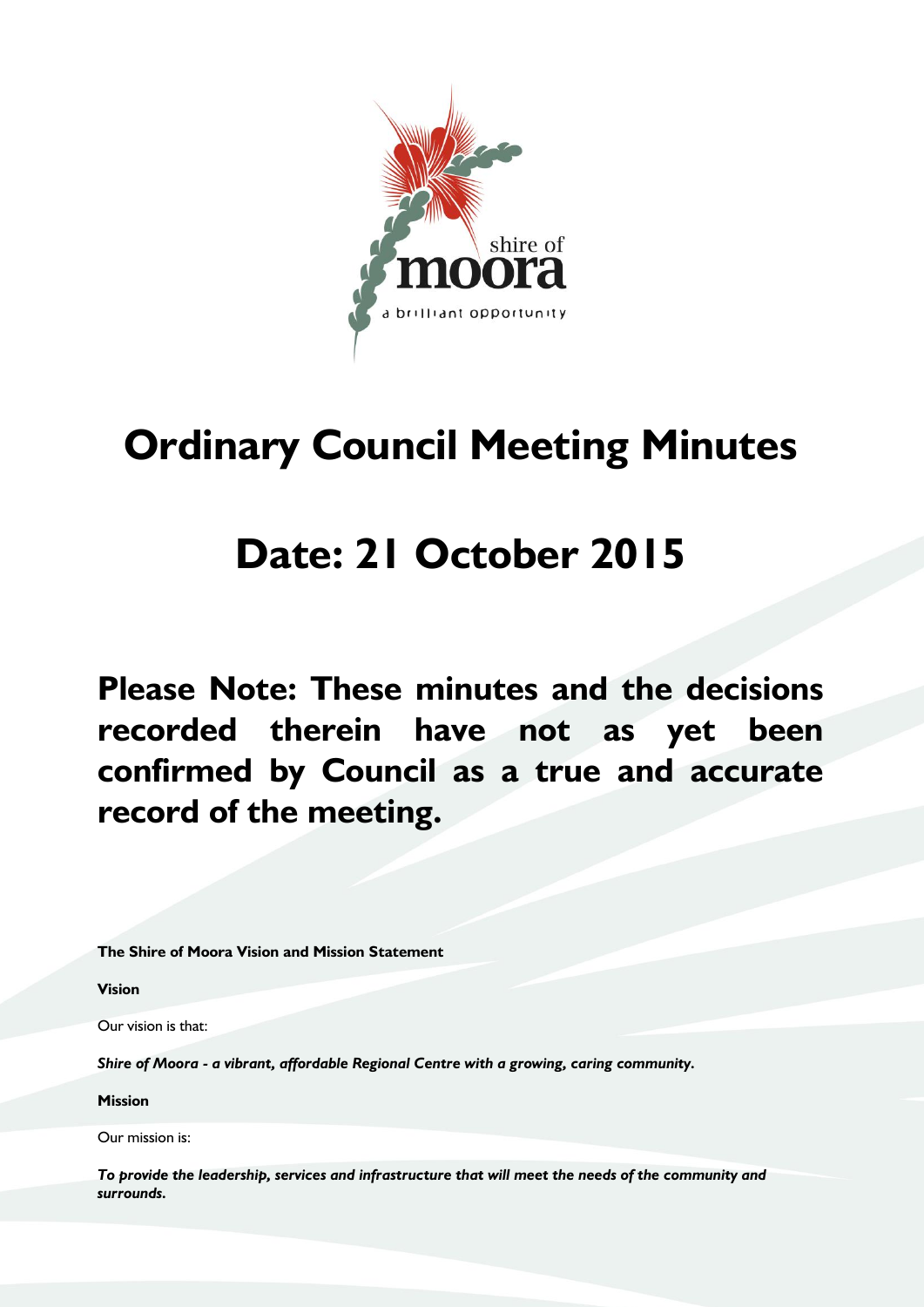## SHIRE OF MOORA **MINUTES OF THE ORDINARY MEETING OF COUNCIL** HELD IN THE COUNCIL CHAMBERS, MOORA **21 OCTOBER 2015**

## **TABLE OF CONTENTS**

| I. DECLARATION OF OPENING BY CEO / ANNOUNCEMENT OF VISITORS3 |                                                                                |  |
|--------------------------------------------------------------|--------------------------------------------------------------------------------|--|
|                                                              |                                                                                |  |
|                                                              |                                                                                |  |
| 2.                                                           |                                                                                |  |
| 3.                                                           |                                                                                |  |
| 4.                                                           | ATTENDANCE / APOLOGIES / APPROVED LEAVE OF ABSENCE  4                          |  |
| 5.                                                           | RESPONSE TO PREVIOUS PUBLIC QUESTIONS TAKEN ON NOTICE  4                       |  |
| 6.                                                           |                                                                                |  |
| 7.                                                           |                                                                                |  |
|                                                              |                                                                                |  |
|                                                              |                                                                                |  |
|                                                              |                                                                                |  |
|                                                              |                                                                                |  |
|                                                              |                                                                                |  |
|                                                              |                                                                                |  |
|                                                              |                                                                                |  |
|                                                              |                                                                                |  |
|                                                              | 11.1.2 STATEMENT OF FINANCIAL ACTIVITY FOR PERIOD ENDED 30 SEPTEMBER 20157     |  |
|                                                              |                                                                                |  |
|                                                              |                                                                                |  |
|                                                              | 11.2.2 LOT 7 KIAKA STREET COOMBERDALE - SECONDHAND ACCOMMODATION UNIT10        |  |
|                                                              |                                                                                |  |
|                                                              | 11.3.1 TENDER No. 19/15 - SUPPLY AND DELIVERY OF ONE ONLY 21 TONNE EXCAVATOR12 |  |
|                                                              | 11.3.2 TENDER NO. 18/15 MICROSURFACING OF NOMINATED TOWN STREETS, MOORA 14     |  |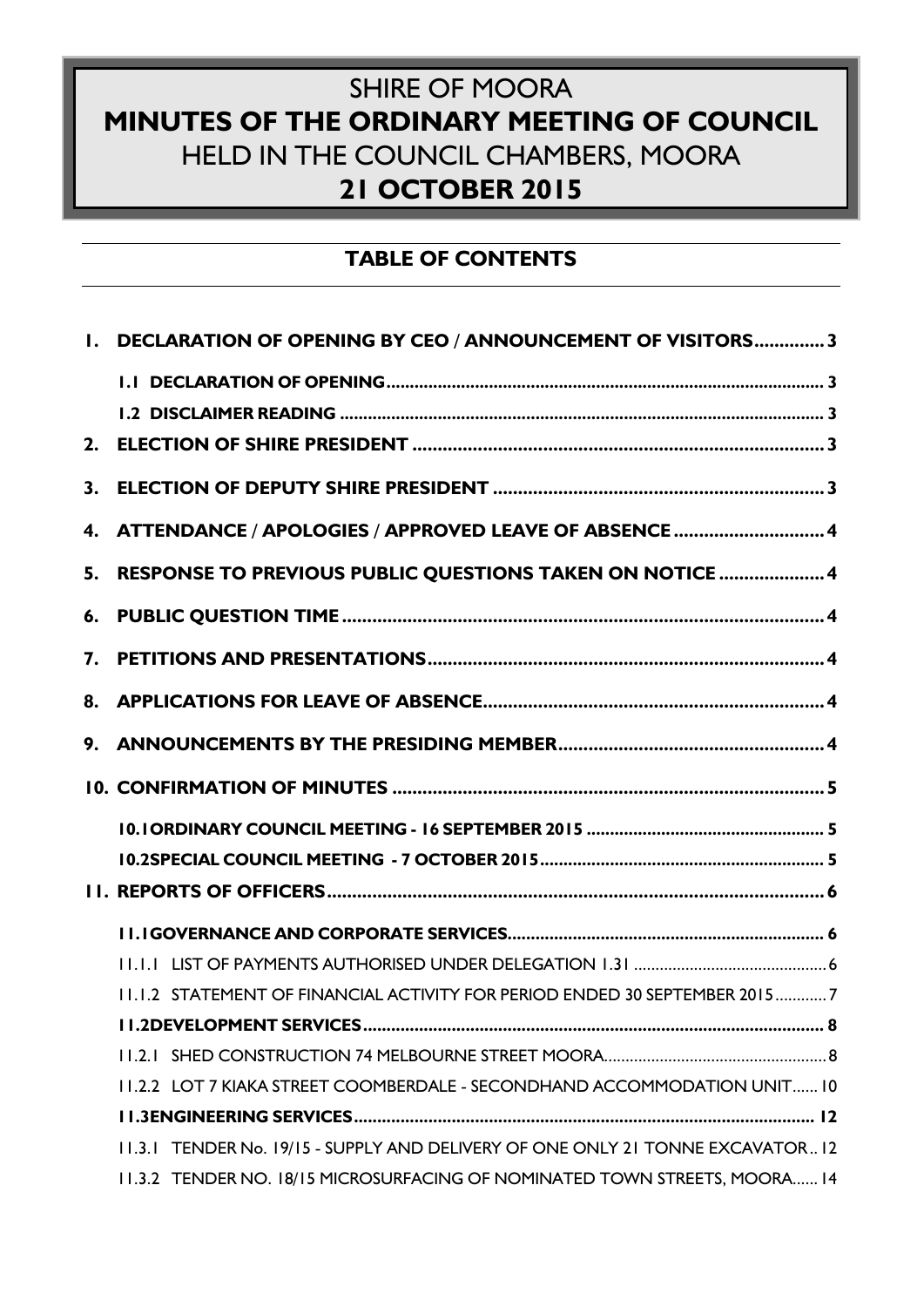| 13. NEW BUSINESS OF AN URGENT NATURE INTRODUCED BY DECISION OF        |  |
|-----------------------------------------------------------------------|--|
| 12. ELECTED MEMBER MOTIONS OF WHICH PREVIOUS NOTICE HAS BEEN GIVEN 15 |  |

\* Separate Attachments

- *11.1.1 List of Payments Authorised Under Delegation 1.31*
- *11.1.2 Statement of Financial Activity for Period Ended 30 September 2015*
- *11.2.1 Plans*
- *11.2.2 Plans*
- *11.3.1 Schedule of tenders*
- *11.3.2 Schedule of tenders*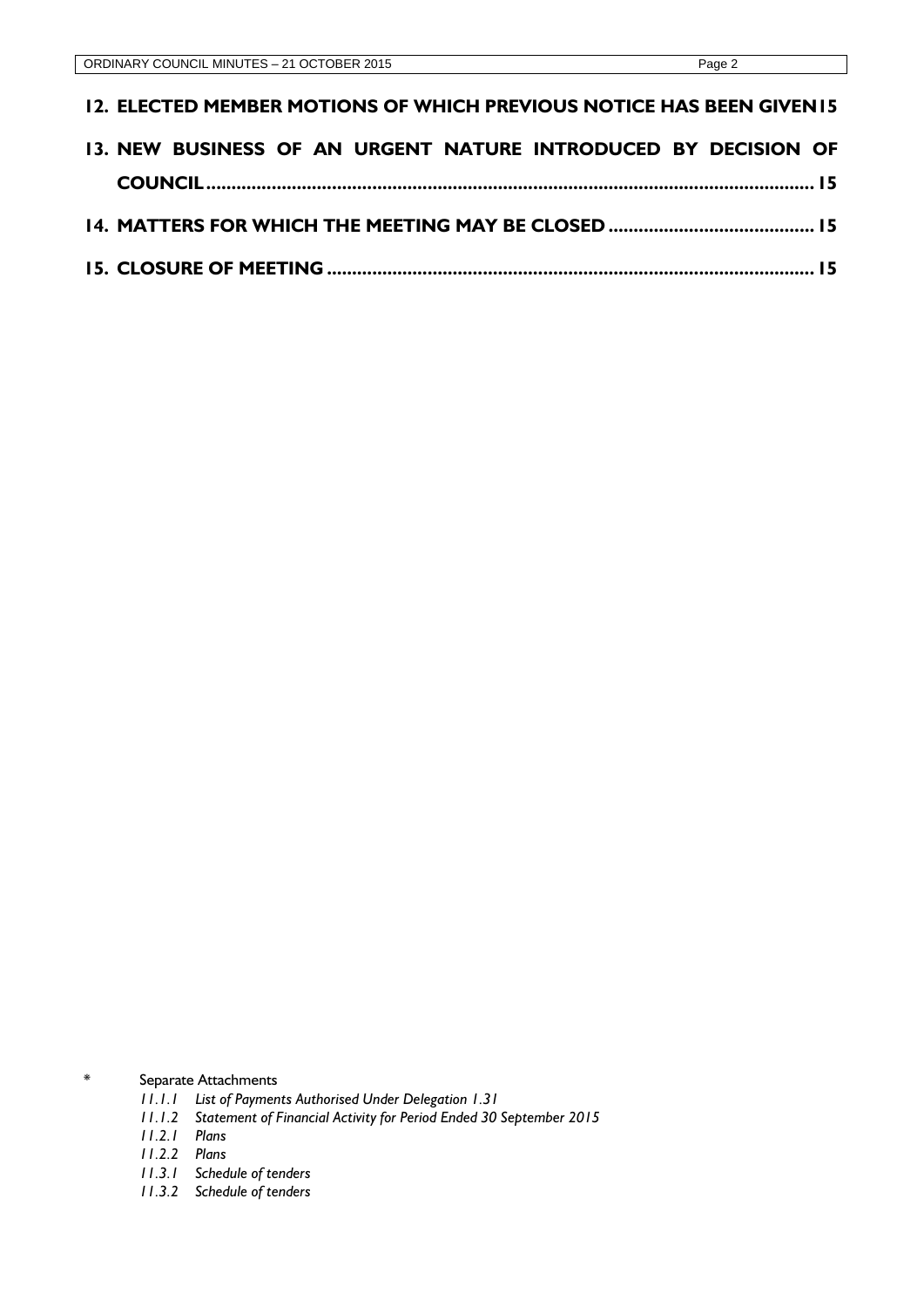## <span id="page-3-0"></span>**1. DECLARATION OF OPENING BY CEO / ANNOUNCEMENT OF VISITORS**

## <span id="page-3-1"></span>**1.1 DECLARATION OF OPENING**

*The Chief Executive Officer declared the meeting open at 5.31pm, welcomed visitors and assumed the chair until the election of the Shire President.* 

## <span id="page-3-2"></span>**1.2 DISCLAIMER READING**

*No responsibility whatsoever is implied or accepted by the Shire of Moora for any act, omission or statement or intimation occurring during this meeting.* 

*It is strongly advised that persons do not act on what is heard at this meeting and should only rely on written confirmation of Council's decision, which will be provided within fourteen (14) days of this meeting.*

## <span id="page-3-3"></span>**2. ELECTION OF SHIRE PRESIDENT**

The Chief Executive Officer conducted an election for the position of Shire President for a term of two years.

The Chief Executive Officer advised that prior to the meeting he had received written nominations for the position of Shire President for Cr Seymour and Cr Humphry.

There being no further nominations the Chief Executive Officer closed the nominations and declared an election would be held.

All votes were counted resulting in 6 votes for Cr Seymour and 3 votes for Cr Humphry. The Chief Executive Officer then declared Cr Seymour elected as Shire President for a term of two years.

Cr Seymour made the declaration required by Section 2.29 of the Local Government Act 1995 before Mrs Cynthia McMorran, OAM JP.

## <span id="page-3-4"></span>**3. ELECTION OF DEPUTY SHIRE PRESIDENT**

The Shire President conducted an election for the position of Deputy Shire President for a term of two years. He advised that written nominations had been received for Councillors Humphry, Pond and Clydesdale-Gebert prior to the meeting.

The Shire President called for any further nominations. There being no further nominations the Shire President closed the nominations and declared an election would be held. The Shire President requested the Chief Executive Officer conduct the election.

All votes were counted resulting in 3 votes for Cr Humphry, 5 votes for Cr Pond and 1 vote for Cr Clydesdale-Gebert. The Chief Executive Officer then declared Cr Pond elected as Deputy President for a term of two years.

Cr Pond then made the declaration required by Section 2.29 of the Local Government Act 1995 before Mrs Cynthia McMorran, OAM JP.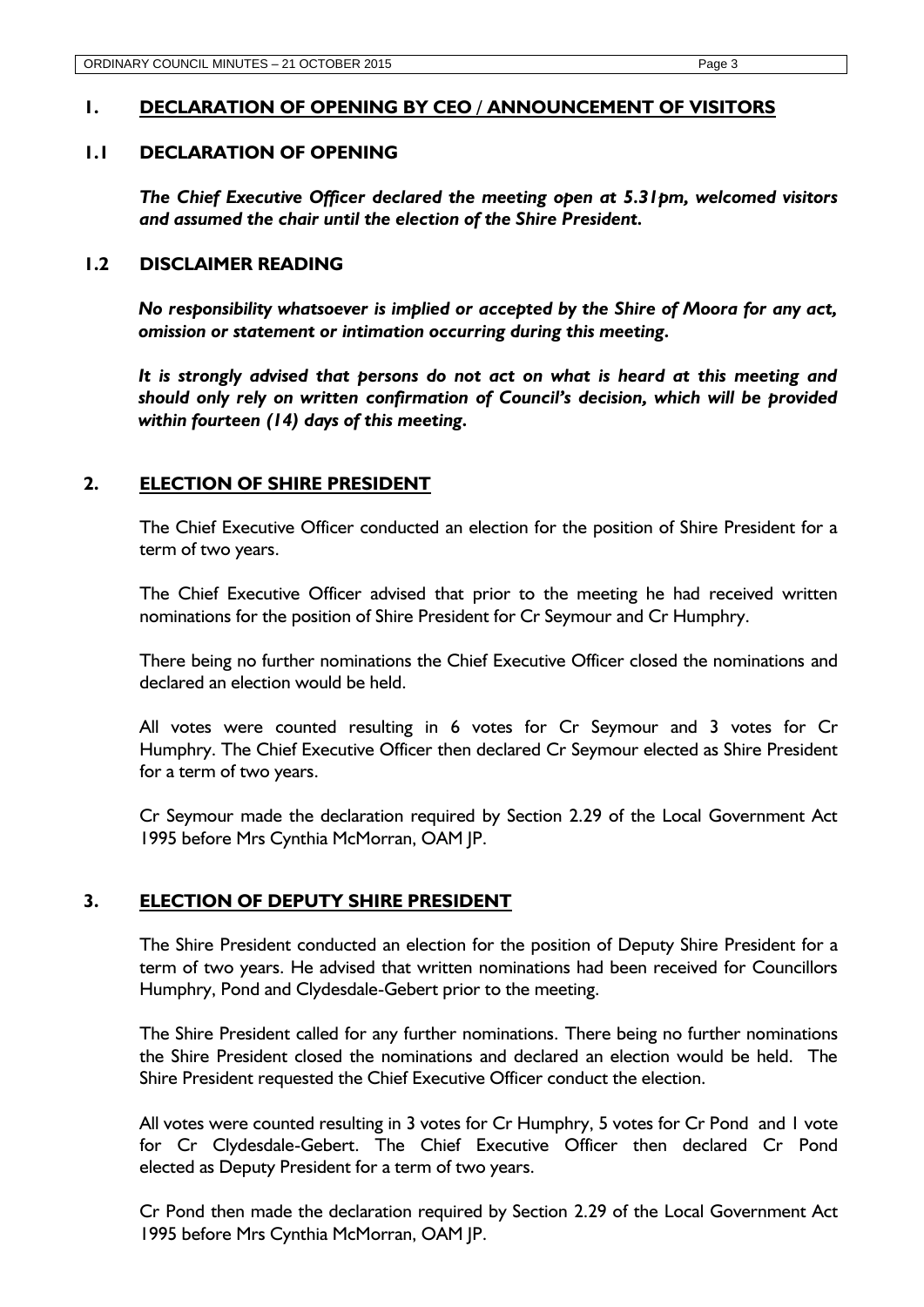## <span id="page-4-0"></span>**4. ATTENDANCE / APOLOGIES / APPROVED LEAVE OF ABSENCE**

## **ATTENDANCE** KM Seymour **No. 2018** - Shire President / Presiding Member MR Pond **NR Pond 2008** - Deputy Shire President CE Gardiner **COUNCILLE 1** Councillor TG Humphry **Fig. 2** Councillor DV Clydesdale-Gebert - Councillor MR Holliday **Access 1-3 Follow Councillor** PF Nixon **-** Councillor EI Hamilton **EI Hamilton Fig. 1** Fig. 2 Councillor LC House **Councillor** AI Leeson **And Leeson -** Chief Executive Officer DK Trevaskis The Seputy Chief Executive Officer JL Greay - Manager Engineering Services PR Williams **Ranger Development Services** MM Murray **MM** Murray **Receutive Support Officer** (minute taker)

## **PUBLIC**

Cynthia McMorran The Shire Freeman / Justice of the Peace

## <span id="page-4-1"></span>**5. RESPONSE TO PREVIOUS PUBLIC QUESTIONS TAKEN ON NOTICE**

Nil

## <span id="page-4-2"></span>**6. PUBLIC QUESTION TIME**

Nil

## <span id="page-4-3"></span>**7. PETITIONS AND PRESENTATIONS**

Nil

## <span id="page-4-4"></span>**8. APPLICATIONS FOR LEAVE OF ABSENCE**

Nil

## <span id="page-4-5"></span>**9. ANNOUNCEMENTS BY THE PRESIDING MEMBER**

Shire President, Cr Seymour Wheatbelt Railway Retention Alliance meeting

Cr Pond

5/10 ICMWA Board meeting

- 13/10 ICMWA AGM in Dalwallinu
- 19/10 Alcohol & other Drug Management Plan workshop, Council Chambers
- 20/10 Central Midlands Construction meeting in Wongan Hills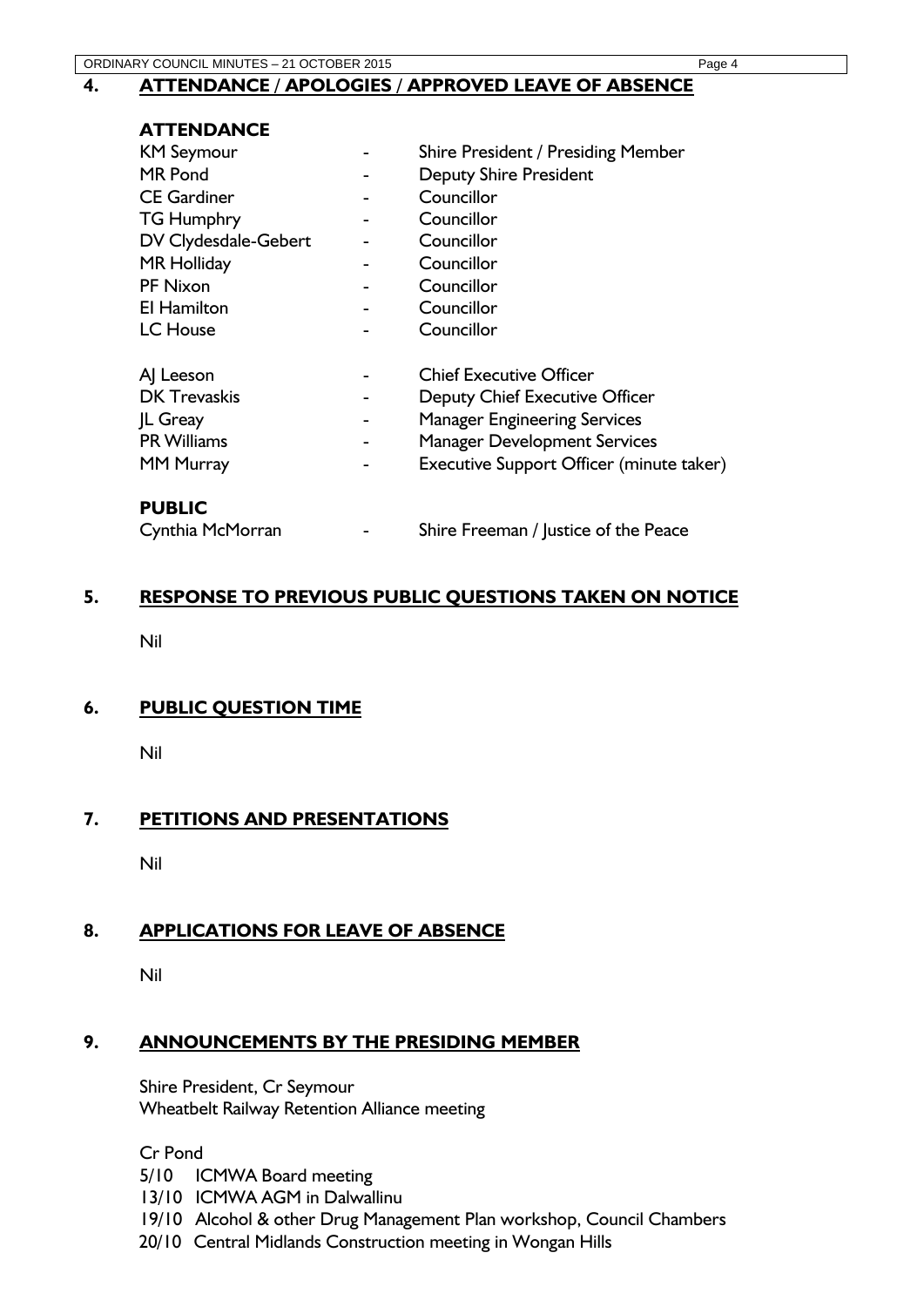Cr House

17/10 Assisted with the Gravel Grinder event. It's in its  $5<sup>th</sup>$  year running with 112 riders taking part on the day. Local guest speaker in the evening was Corey Payne.

Cr Gardiner CBH meeting in Moora 13/10 ICMWA AGM in Dalwallinu

Cr Holliday 20/10 CRC Committee meeting followed by the AGM Health Advisory Group meeting

Cr Humphry 13/10 Tidy Towns presentation

## <span id="page-5-0"></span>**10. CONFIRMATION OF MINUTES**

## <span id="page-5-1"></span>**10.1 ORDINARY COUNCIL MEETING - 16 SEPTEMBER 2015**

## **COUNCIL RESOLUTION**

*140/15Moved Cr Pond, seconded Cr Holliday that the Minutes of the Ordinary Meeting of Council held on 16 September 2015 be confirmed as a true and correct record of the meeting.*

**CARRIED 9/0**

## <span id="page-5-2"></span>**10.2 SPECIAL COUNCIL MEETING - 7 OCTOBER 2015**

## **COUNCIL RESOLUTION**

*141/15Moved Cr Humphry, seconded Cr Clydesdale-Gebert that the Minutes of the Special Meeting of Council held on 7 October 2015 be confirmed as a true and correct record of the meeting.*

**CARRIED 9/0**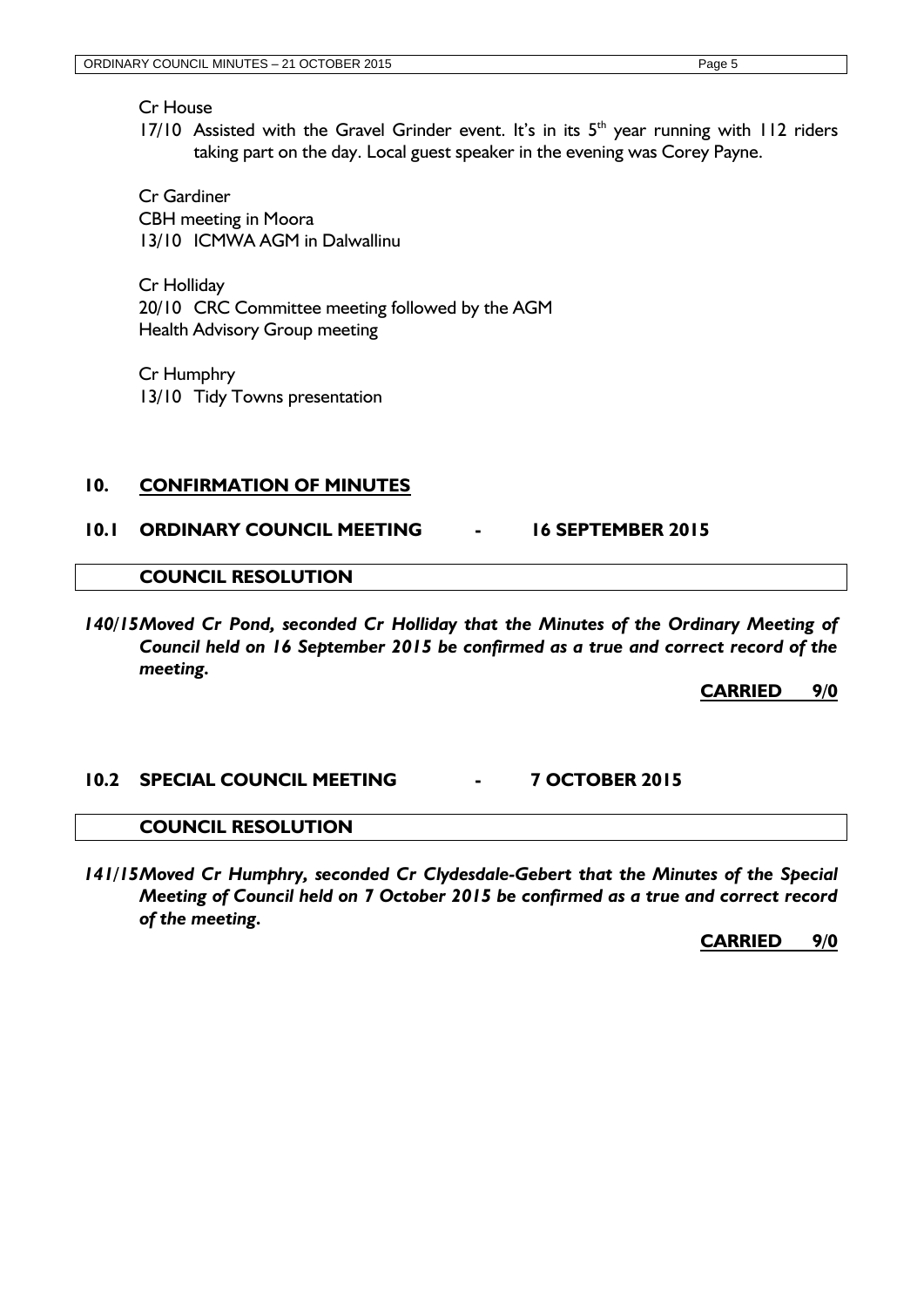## <span id="page-6-0"></span>**11. REPORTS OF OFFICERS**

## <span id="page-6-1"></span>**11.1 GOVERNANCE AND CORPORATE SERVICES**

## <span id="page-6-2"></span>**11.1.1 LIST OF PAYMENTS AUTHORISED UNDER DELEGATION 1.31**

**REPORT DATE:** 12 October 2015 **OFFICER DISCLOSURE OF INTEREST:** Nil **AUTHOR:** David Trevaskis, Deputy Chief Executive Officer **SCHEDULE PREPARED BY:** Alida Fitzpatrick, Finance Creditors Officer **ATTACHMENTS:** Accounts Paid Under Delegated Authority

## **PURPOSE OF REPORT**

Payments have been made under delegated authority and a listing of these payments is attached for Council to note and endorse.

## **BACKGROUND**

At the December 2005 Ordinary Meeting of Council resolution 276/2005 delegated the authority of payments from Municipal and Trust Funds to the Chief Executive Officer.

## **COMMENT**

Accounts Paid under delegated authority are periodically presented to Council.

## **POLICY REQUIREMENTS**

Delegation 1.31 – Payments from Municipal and Trust Funds.

#### **LEGISLATIVE REQUIREMENTS:**

Local Government Act 1995 - Section 6.10 Local Government (Financial Management) Regulations 1996 – Regulations 12 & 13.

## **STRATEGIC IMPLICATIONS**

There are no known strategic implications associated with this proposal.

#### **SUSTAINABILITY IMPLICATIONS**

**Environment**

There are no known significant environmental implications associated with this proposal.

#### **Economic**

There are no known significant economic implications associated with this proposal.

#### **Social**

There are no known significant social implications associated with this proposal.

#### **FINANCIAL IMPLICATIONS**

Payments are in accordance with the adopted budget.

## **VOTING REQUIREMENTS**

Simple Majority Required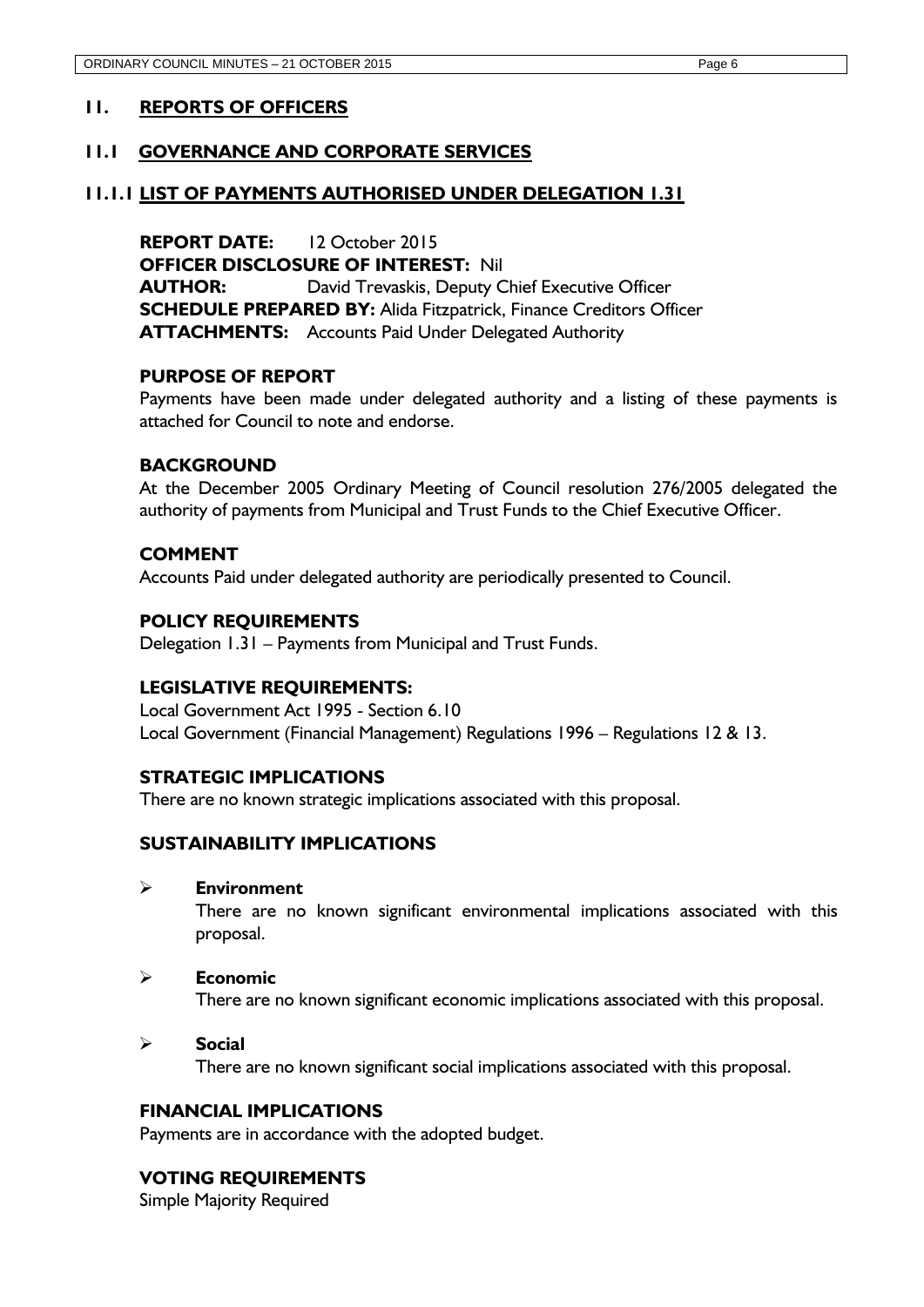## **COUNCIL RESOLUTION**

*142/15Moved Cr Pond, seconded Cr Humphry that Council notes and endorses the Payments from the Municipal and Trust Funds made under delegation 1.31*

| <b>Municipal Fund</b> | Cheques 62063 - 62076            | \$16,931.41  |
|-----------------------|----------------------------------|--------------|
|                       | EFT 14279 - 14434                | \$450,371.53 |
|                       | Credit Card 17-08-15 to 14-09-15 | \$12,098.47  |
|                       | Net Pays - PPE 08/09/15          | \$86,942.59  |
|                       | Net Pays - PPE 22/09/15          | \$89,167.89  |
| <b>Trust Fund</b>     | <b>Cheques 5113-5118</b>         | \$141.65     |
| Total                 | \$655,653.54                     |              |
|                       |                                  |              |

<span id="page-7-0"></span>**11.1.2 STATEMENT OF FINANCIAL ACTIVITY FOR PERIOD ENDED 30 SEPTEMBER 2015**

**REPORT DATE:** 12 October 2015 **OFFICER DISCLOSURE OF INTEREST:** Nil **PREVIOUS MEETING REFERENCES:** Nil **AUTHOR:** David Trevaskis, Deputy Chief Executive Officer **ATTACHMENTS:** Statement of Financial Activity for the Period Ended 30 September 2015

## **PURPOSE OF REPORT:**

To note and receive the Statement of Financial Activity for the period ended 30 September 2015.

#### **BACKGROUND:**

Council is provided with monthly financial reports to enable monitoring of revenues and expenditures against the adopted budget.

## **COMMENT:**

The Statement of Financial Activity for the Period Ended is provided as a separate attachment in Program format.

#### **POLICY REQUIREMENTS:**

Nil

#### **LEGISLATIVE REQUIREMENTS:**

Local Government Act 1995, Section 6.4 Local Government (Financial Management) Regulations 1996, Clause 34

## **STRATEGIC IMPLICATIONS:**

Monitoring of actual revenues and expenditures against the adopted budget assists Council in being informed as to the financial health of the organisation.

**CARRIED 9/0**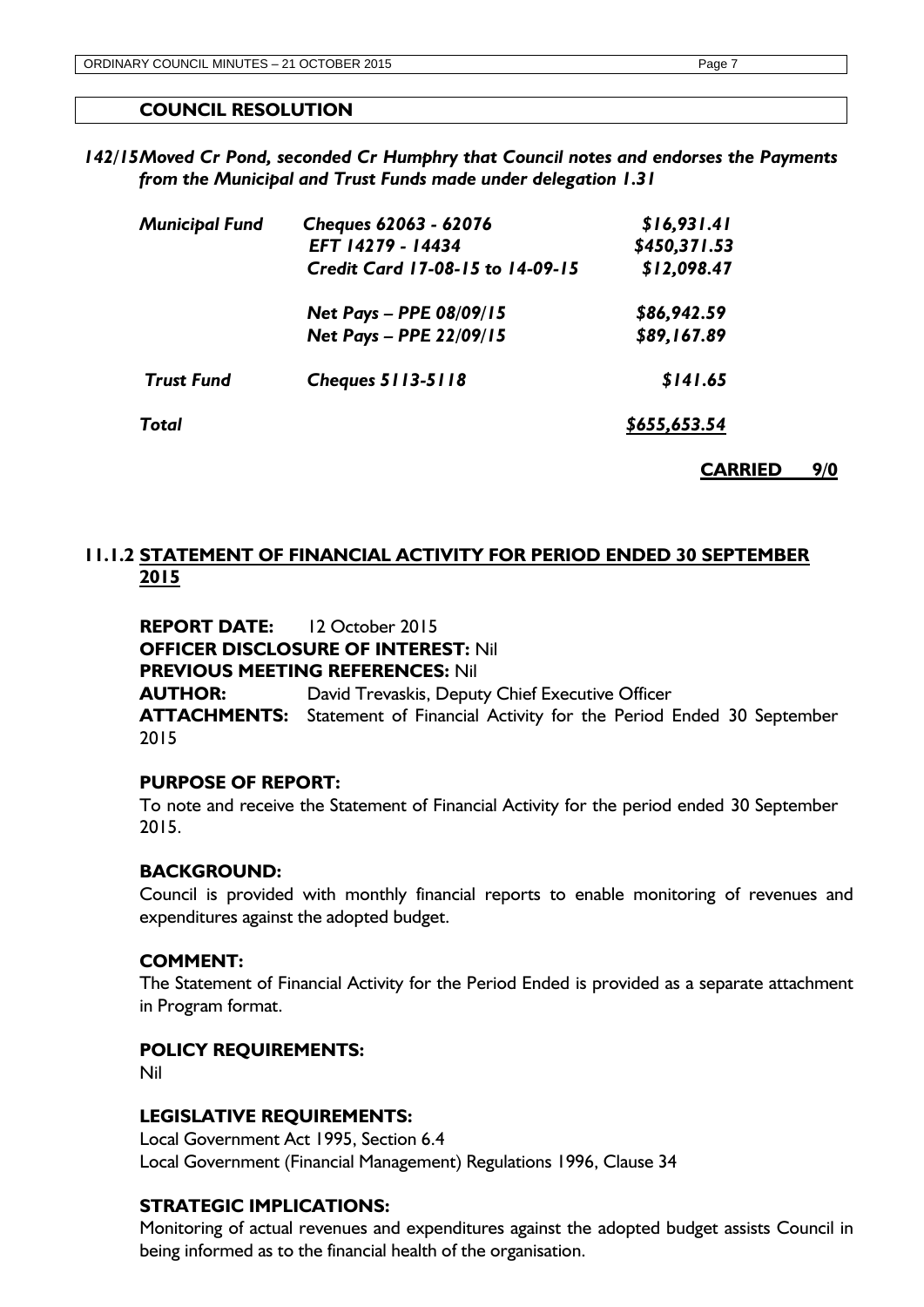## **SUSTAINABILITY IMPLICATIONS:**

### **Environment**

There are no known significant environmental implications associated with this proposal.

## **Economic**

There are no known significant economic implications associated with this proposal.

## **Social**

There are no known significant social implications associated with this proposal.

## **FINANCIAL IMPLICATIONS:**

Year to date income and expenditure is provided by program to enable comparison to 2015/16 adopted budget.

## **VOTING REQUIREMENTS**

Simple Majority Required

## **COUNCIL RESOLUTION**

*143/15Moved Cr Gardiner, seconded Cr Holliday that Council notes and receives the Statement of Financial Activity for the period ended 30 September 2015.*

**CARRIED 9/0**

## <span id="page-8-0"></span>**11.2 DEVELOPMENT SERVICES**

## <span id="page-8-1"></span>**11.2.1 SHED CONSTRUCTION 74 MELBOURNE STREET MOORA**

**FILE REFERENCE:** TP/PA15/1516 **REPORT DATE:** 2 October 2015 **APPLICANT/PROPONENT:** Ian Manns **OFFICER DISCLOSURE OF INTEREST:** Nil **PREVIOUS MEETING REFERENCES:** Nil **AUTHOR:** Peter Williams, Manager Development Services **ATTACHMENTS:** Plans

## **PURPOSE OF REPORT:**

Council is in receipt of an application from Mr Ian Manns (Proponent) of Jurien Bay to construct a shed at his sons property at Lot 80/Hn74 Melbourne Street, Moora.. The shed is a 6.0m x 6.0m x 3.05m steel framed and clad for the purpose of vehicle storage.

## **BACKGROUND:**

Lot 80/74 Melbourne Street is located in the residential zone and has an R Code of R12.5. The proposed shed is to be used for vehicle storage purposes and is the only outbuilding on the property so it meets the requirements of Councils Policy Maximum size of out buildings.

The shed meets Council requirements in that it is not oversized and the finished Floor Level of the shed will have to be in accordance with Department of Water requirements.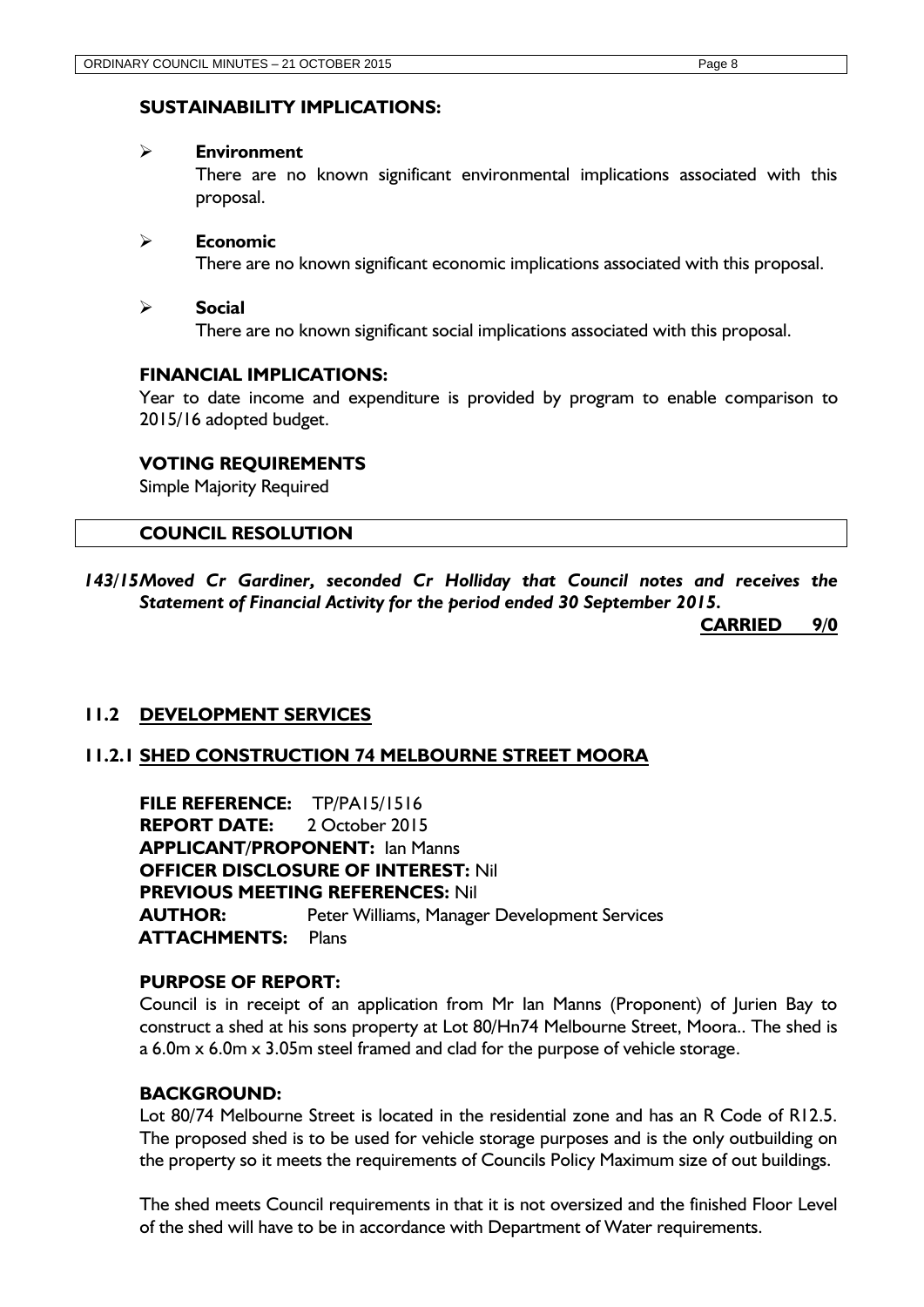## **COMMENT:**

Council has discretion to consider a minimum Finished Floor Level less than 300mm above the March 1999 flood levels where the Local Government determines that:

(i) The non-habitable buildings and structures are ancillary to a dwelling on the same lot inclusive of a car port, garage, patio, pergola, gazebo and outbuilding.

As mentioned above the shed meets Councils requirements including policy on oversized outbuildings. It is recommended that Council uses its discretion to allow for a reduced Finished Floor Level of 0.15metres above the 1999 March flood levels.

## **POLICY REQUIREMENTS:**

The shed meets Councils requirements including policy on oversized outbuildings.

## **LEGISLATIVE REQUIREMENTS:**

There are no known legislative requirements related to this item.

## **STRATEGIC IMPLICATIONS:**

There are no known strategic implications associated with this proposal.

## **SUSTAINABILITY IMPLICATIONS:**

## **Environment**

There are no known significant environmental implications associated with this proposal.

## **Economic**

There are no known significant economic implications associated with this proposal.

#### **Social**

There are no known significant social implications associated with this proposal.

## **FINANCIAL IMPLICATIONS:**

There are no financial implications to Council in relation to this item.

## **VOTING REQUIREMENTS**

Simple Majority Required

## **COUNCIL RESOLUTION**

- *144/15Moved Cr Humphry, seconded Cr Holliday that Council approve the proponent Mr Ian Manns application to construct a 6.0m length x 6.0m width x 3.05m high steel framed and clad shed at Lot 80/Hn74Melbourne Street, Moora for the purpose of vehicle storage subject to the following conditions:*
	- *1. That the shed is not constructed out of second hand materials;*
	- *2. The shed is not used for the purpose of habitation;*
	- *3. Proponent/Owner is to investigate whether the premises is connected to sewerage and if not take the necessary steps to connect to sewerage as the premises is within 91 metres of sewerage connection as required by Draft Country Sewerage Policy requirements as required by Health Department WA.*
	- *4. This is not an approval for construction; a Building Application is required to be submitted to the shire for approval by the Shire's Building Surveyor.*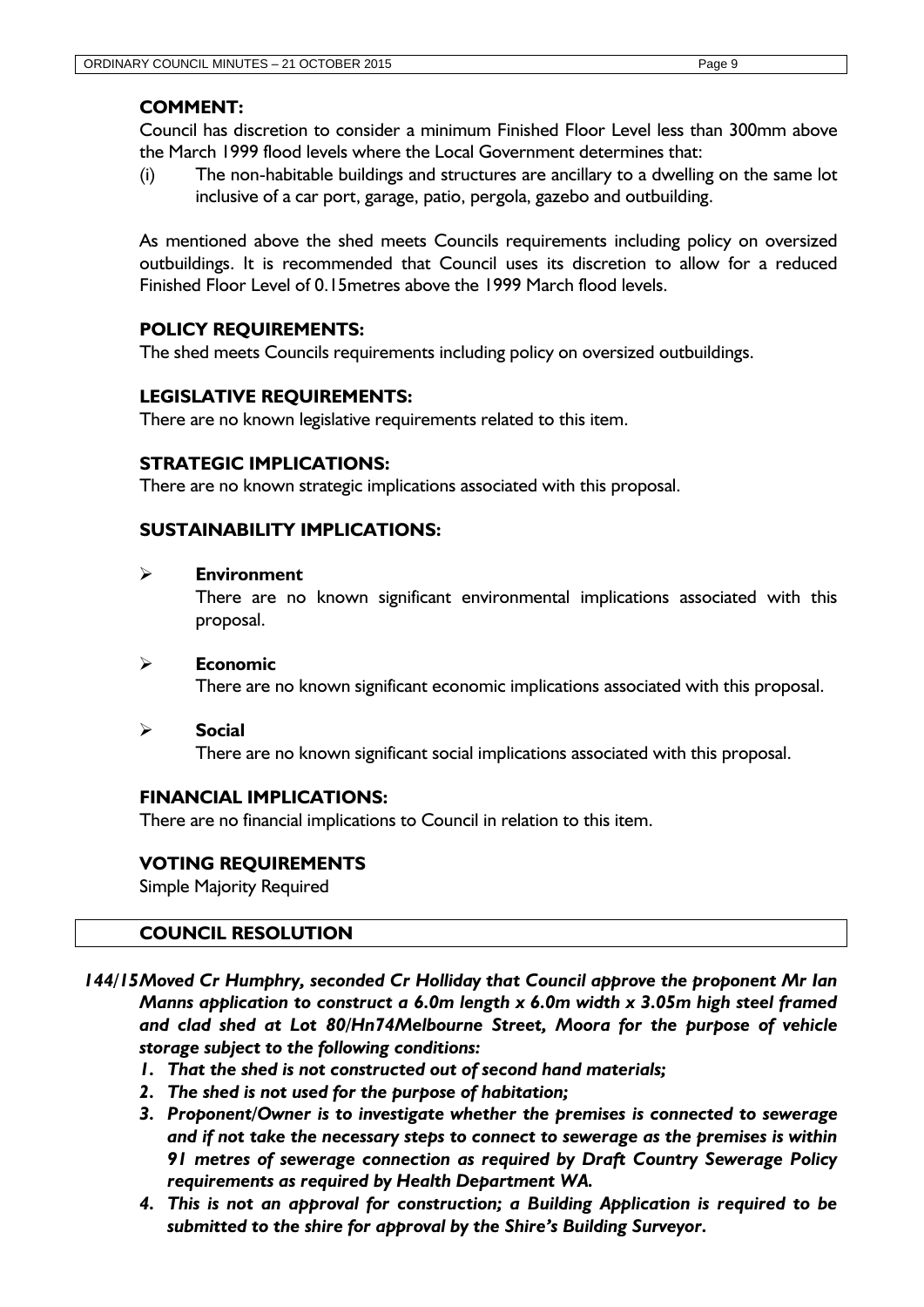*5. Council uses its discretion to allow for a reduction in the height of the Finished Floor Level to 0.15m above the 1999 March Flood Level requirements instead of the required 300mm above the 1999 March Flood Level requirements.*

**CARRIED 9/0**

## <span id="page-10-0"></span>**11.2.2 LOT 7 KIAKA STREET COOMBERDALE - SECONDHAND ACCOMMODATION UNIT**

**FILE REFERENCE:** TP/PA14/1516 **REPORT DATE:** 14 October 2015 **APPLICANT/PROPONENT:** Rob Brooks **OFFICER DISCLOSURE OF INTEREST:** Nil **PREVIOUS MEETING REFERENCES:** Nil **AUTHOR:** Peter Williams, Manager Development Services **ATTACHMENTS:** Plans

## **PURPOSE OF REPORT:**

An application to construct/install  $2^{nd}$  hand Transportable Dwelling 12m x 3m to be used as bedroom/storeroom which is currently detached from existing dwelling has been received from Mr and Mrs Rob Brooks (Proponents) of Lot 7 Kiaka Street, Coomberdale.

## **BACKGROUND:**

Lot 7 Kiaka Street Coomberdale is zoned as Rural Townsite with a Residential Design Code of R10.

## **Objectives**

To allow for a wide range of land uses such as may be found in a small country town, but subject to preservation of local amenities.

## **Site Requirements**

In accordance with the Residential Design Codes.

The Shire of Moora has a Policy on second hand transportable accommodation units however this has been superseded by new Planning Regulations. These Regulations come into effect on the  $19<sup>th</sup>$  October 2015. These regulations permit dongers as accommodation units without planning approval as they are deemed as an approved dwelling even though they are second hand and as such are devoid of any bond.

## **COMMENT:**

They are living in a small two bedroom dwelling which is too small for their family. An ancillary dwelling is accepted by the New Regulations and is permitted in the updated Residential Design Codes.

It is therefore recommended that Council approve this development application subject to Compliance with the Building Code of Australia as for footings and tie down requirements of the building and attaching a porch veranda to the front of the unit to take the sun off the front of the building and make the building more aesthetically pleasing to the eye.

## **POLICY REQUIREMENTS:**

There are no policy requirements that affect this application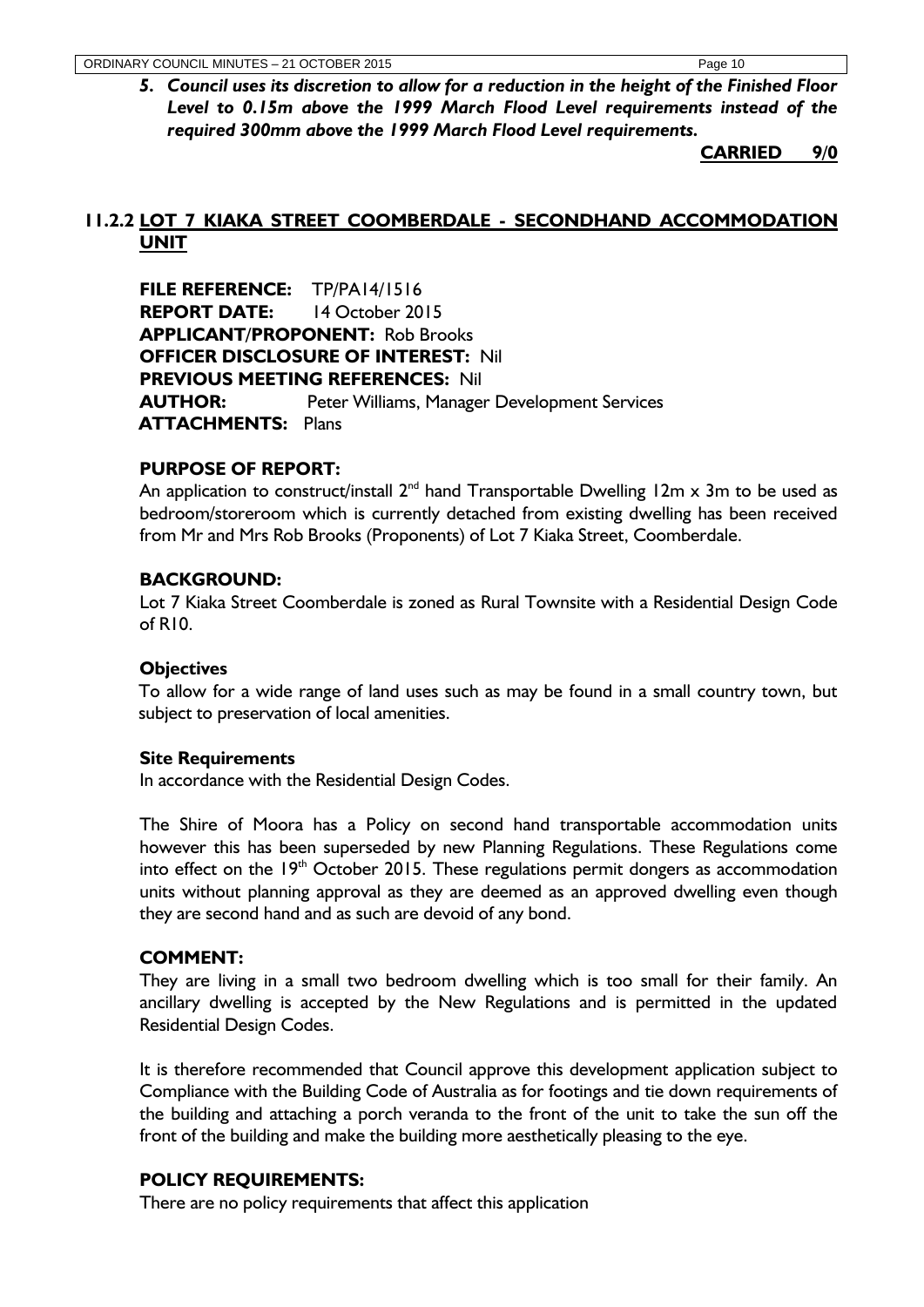## **LEGISLATIVE REQUIREMENTS:**

There are no known legislative requirements related to this item.

## **STRATEGIC IMPLICATIONS:**

There are no known strategic implications associated with this proposal.

## **SUSTAINABILITY IMPLICATIONS:**

## **Environment**

There are no known significant environmental implications associated with this proposal.

## **Economic**

There are no known significant economic implications associated with this proposal.

#### **Social**

There are no known significant social implications associated with this proposal.

## **FINANCIAL IMPLICATIONS:**

There are no financial implications to Council in relation to this item.

## **VOTING REQUIREMENTS**

Simple Majority Required

## **COUNCIL RESOLUTION**

- *145/15Moved Cr Holliday, seconded Cr Pond that Council approve the planning application submitted by the proponent Mr Rob Brooks of Lot 7 Kiaka Street, Coomberdale to install an ancillary dwelling unit (Donger) on his property at Lot 7 Kiaka Street, Coomberdale subject to the following conditions:*
	- *A separate building application is required to ensure footing and tie down requirements of the building Code of Australia are being met. These details are required to be provided on building application.*
	- *A veranda is required to be provided to the front of the ancillary dwelling to ensure aesthetics and environmental requirements are being maintained.*
	- *Apart from the second hand donger structure no second hand materials are to be used for the veranda.*

**CARRIED 9/0**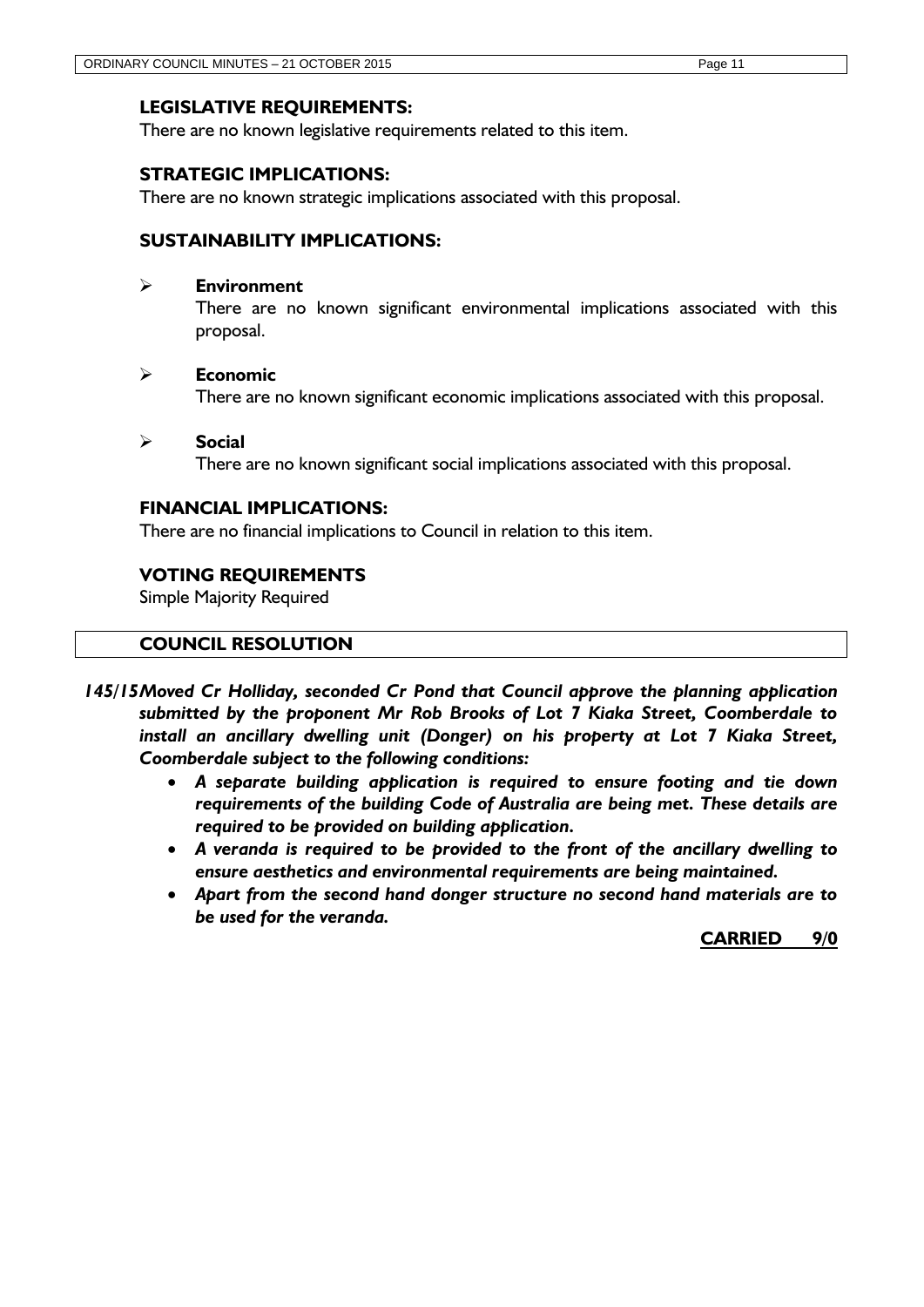## <span id="page-12-0"></span>**11.3 ENGINEERING SERVICES**

## <span id="page-12-1"></span>**11.3.1 TENDER No. 19/15 - SUPPLY AND DELIVERY OF ONE ONLY 21 TONNE EXCAVATOR**

**FILE REFERENCE:** L/TEP1 **REPORT DATE:** 14 October 2015 **OFFICER DISCLOSURE OF INTEREST:** Nil **PREVIOUS MEETING REFERENCES:** 16/9/15 (129/15) **AUTHOR:** John Greay, Manager Engineering Services **ATTACHMENTS:** Schedule of tenders

## **PURPOSE OF REPORT:**

Budgeted item –an amount of \$330,000 ex GST has been allowed for in this years budget.

## **BACKGROUND:**

Quotes were called through the WALGA on-line procurement service. Some 7 tenders were received pricing some 12 different excavators. (Refer to attached schedule)

## **COMMENT:**

Pleasingly Councils budget allocation has been within market parameters.

## **POLICY REQUIREMENTS:**

#### **Council Policy 9.12 – Purchasing and Procurement**

*Adopted by Council 15th March 2000*

The Shire is committed to maximising opportunities for the economic development of business and industry in the Shire of Moora.

The Shire has a responsibility to achieve value for money in its procurement of goods and services.

Value for money

Is an important consideration in the determining of contracts and purchasing of goods and services. Purchasing decisions will be based on the total cost of the product over its serviced life, considering factors such as quality, service standards, timely delivery, local back up, benefits and risk.

Suppliers within the Shire can actively seek business with the Shire of Moora by:

- Actively promoting goods and services to the Shire of Moora
- Offering competitive prices the first time
- Supplying quality goods and services
- Seeking information about proposed purchases to be made by the Shire of Moora.

Where practical, the Shire of Moora shall seek to support business and industry with the shire. The Shire of Moora will ensure that business and industry within the shire have every opportunity to bid for and where competitive, supply the required needs. As part of considering the value for money decisions, the benefits of purchasing goods and services for local suppliers shall be considered.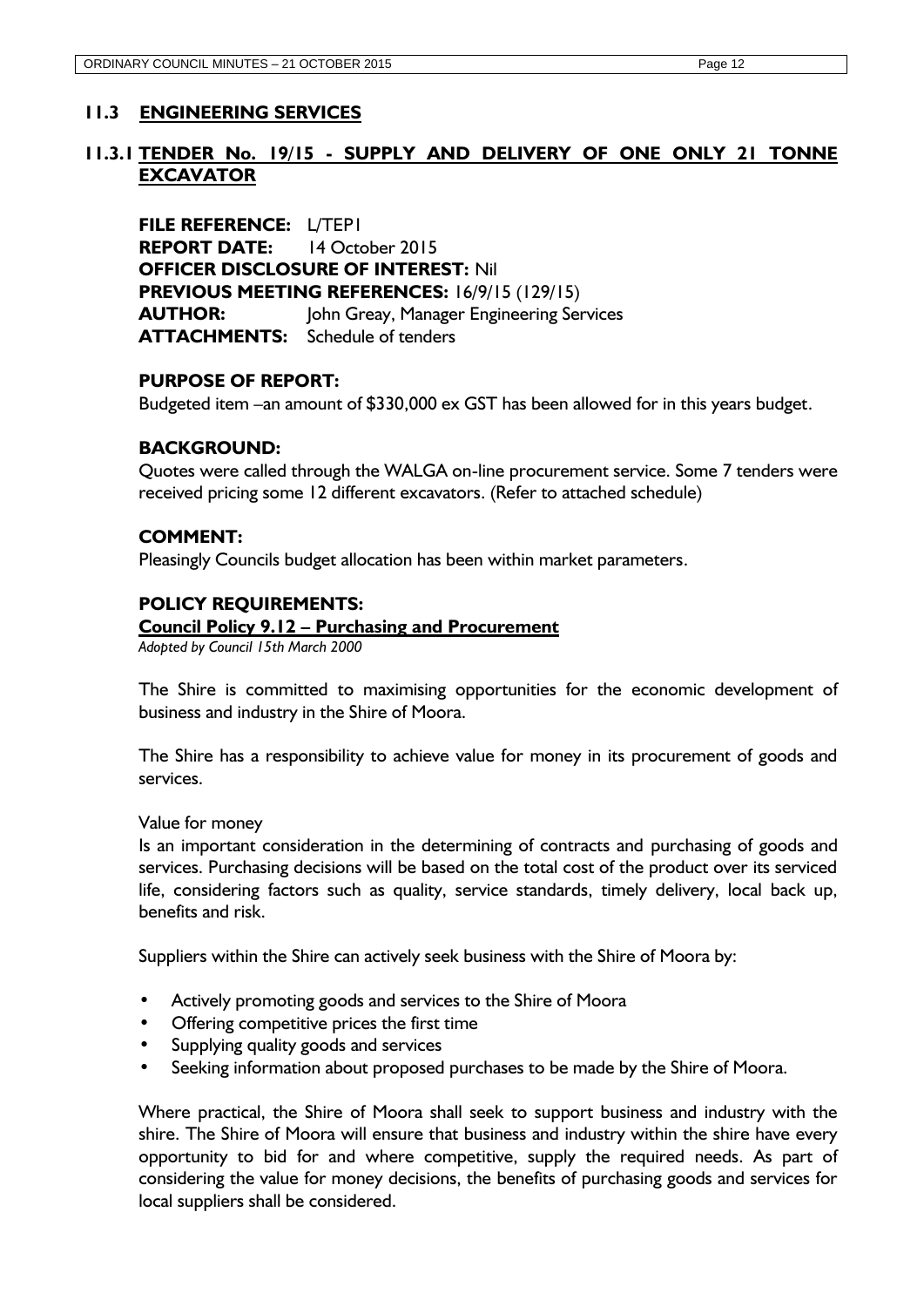In considering value for money decision, the following considerations will be included when analysing purchasing from local business and industry:

- Local Government Act 1995 tender regulations
- National Competition Policy principles
- Trade Practises Act
- The social and economic impact of major contract decisions on local business
- Possible flow on effect to local businesses
- The potential for local product demonstrations and references, which consequently reduced risk in the decision making process
- More convenient communications and liaison
- Local backup, spare parts, warranty and quality of servicing
- Ability of local business to the Shire, thereby increasing economic activity
- Conformity with tender bid requirements
- Ability to meet the Shire of Moora's needs

The Shire of Moora will support and assist local business and industry by:

- Recognising the benefits of purchasing from local business and industry
- Advertising all tenders and expressions of interest in the Central Midlands and Coastal Advocate
- Where requested, provide feedback to unsuccessful tenderers highlighting how bids can be improved to be more competitive.

In terms of Councils existing policy the most relevant and critical reference at this juncture is; **"The Shire has a responsibility to achieve value for money in its procurement of goods and services."**

After some detailed analysis by the Chief Executive Officer and Manager of Engineering Services, it has been concluded that the Case 721F XT loader represents the best overall value in terms of;

- Specification of machine in terms of horsepower, weight and capacity;
- Case is a very reputable machine in the loader market;
- Reference checks with those Councils who have purchased the Case 721f XT were very positive;
- Supplier is a locally based business, in McIntosh & Son.

## **LEGISLATIVE REQUIREMENTS:**

Local Government Act 1995

## **STRATEGIC IMPLICATIONS:**

Strategically the appropriate resourcing of heavy plant and equipment should be a priority of Council on an annual basis. Timely changing over of major plant and equipment will generally mitigate against the risk of major repairs and rebuilds.

## **SUSTAINABILITY IMPLICATIONS:**

## **Environment**

There are no known significant environmental implications associated with this proposal.

## **Economic**

It is important that this loader be replaced, due to its age and the number of hours that it has performed.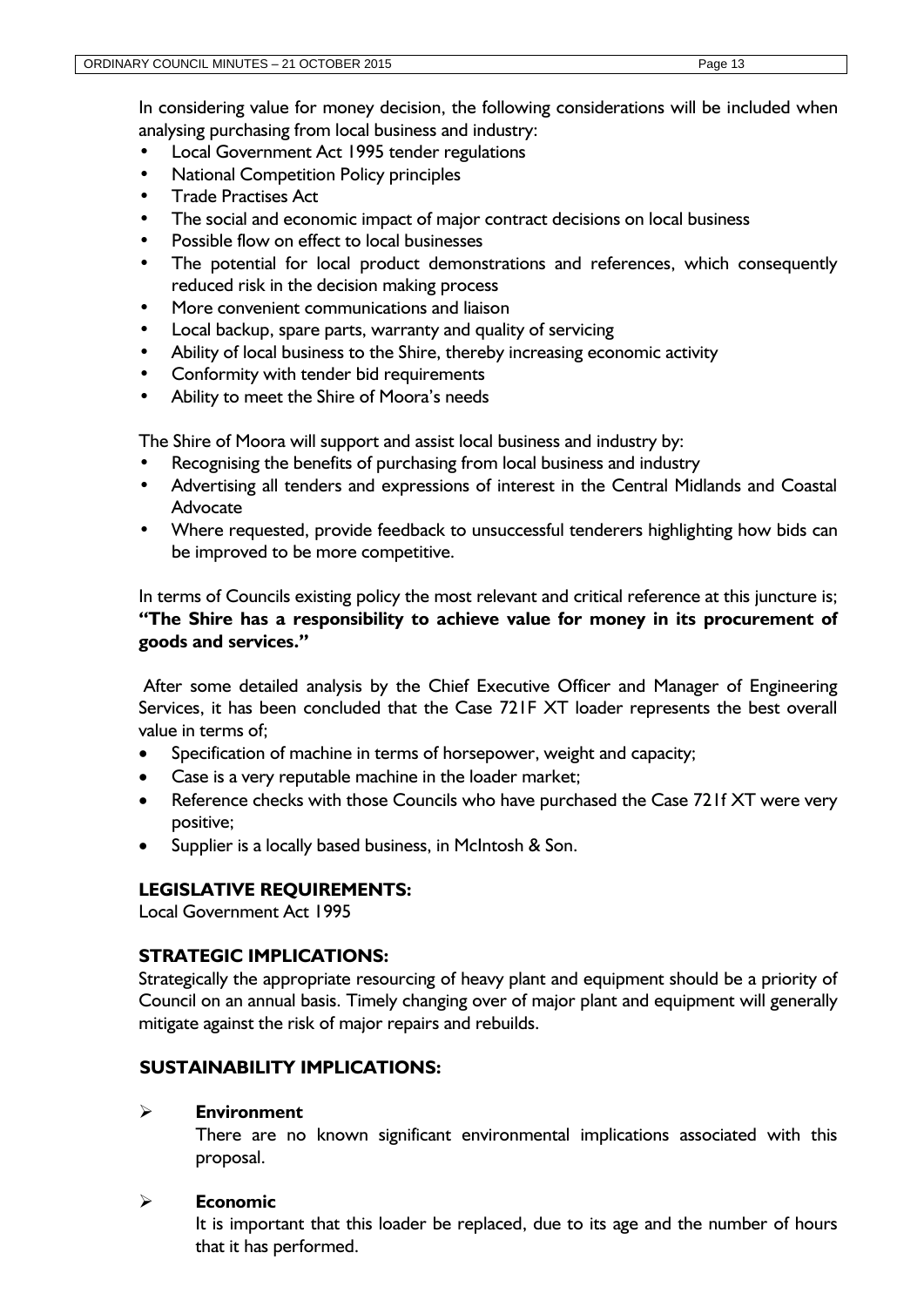#### **Social**

There are no known significant social implications associated with this proposal.

## **FINANCIAL IMPLICATIONS:**

Council has allowed a changeover of \$330,000 (ex GST)

## **VOTING REQUIREMENTS:**

Simple Majority Required

At 6.25pm Cr Holliday left the meeting and returned at 6.27pm

## **COUNCIL RESOLUTION**

*146/15Moved Cr Gardiner, seconded Cr Humphry that Council accept Quotation/Tender 19/15 from McIntosh and Son for the purchase of one Case CX210C Excavator, complete with mulcher, rubber track pads, tilt hitch, .8m<sup>3</sup> and .6m<sup>3</sup> buckets for \$260,300 ex GST plus the addition of a skeleton bucket at a cost of \$9,800 ex GST totalling \$270,100 plus GST.*

**CARRIED 9/0**

Note: Council requested the purchase of a skeleton bucket and for it to be included in the total purchase price, which is in addition to the original procurement specification.

## <span id="page-14-0"></span>**11.3.2 TENDER NO. 18/15 MICROSURFACING OF NOMINATED TOWN STREETS, MOORA**

**FILE REFERENCE:** S/TERI-2 **REPORT DATE:** 15 October 2015 **OFFICER DISCLOSURE OF INTEREST:** Nil **PREVIOUS MEETING REFERENCES:** 16/9/15 (130 /15) **AUTHOR:** John Greay, Manager Engineering Services **ATTACHMENTS:** Schedule of tenders

## **PURPOSE OF REPORT:**

Within councils budget of road works for this financial year.

## **BACKGROUND:**

Council has chosen to carry out the micro surfacing of some of the streets within the Moora Townsite. About 15years ago a number of streets were done with a similar product which produced very good results

## **COMMENT:**

Micro surfacing extends the life of the pavement and produces a much quieter street for residents to live in. The surface is also much smoother

## **POLICY REQUIREMENTS:**

Nil

## **LEGISLATIVE REQUIREMENTS:**

Section 3.57 of the Local Government Act 1995 Regulations 11(1) &18 of the Local Government (Functions & General Regulations 1996